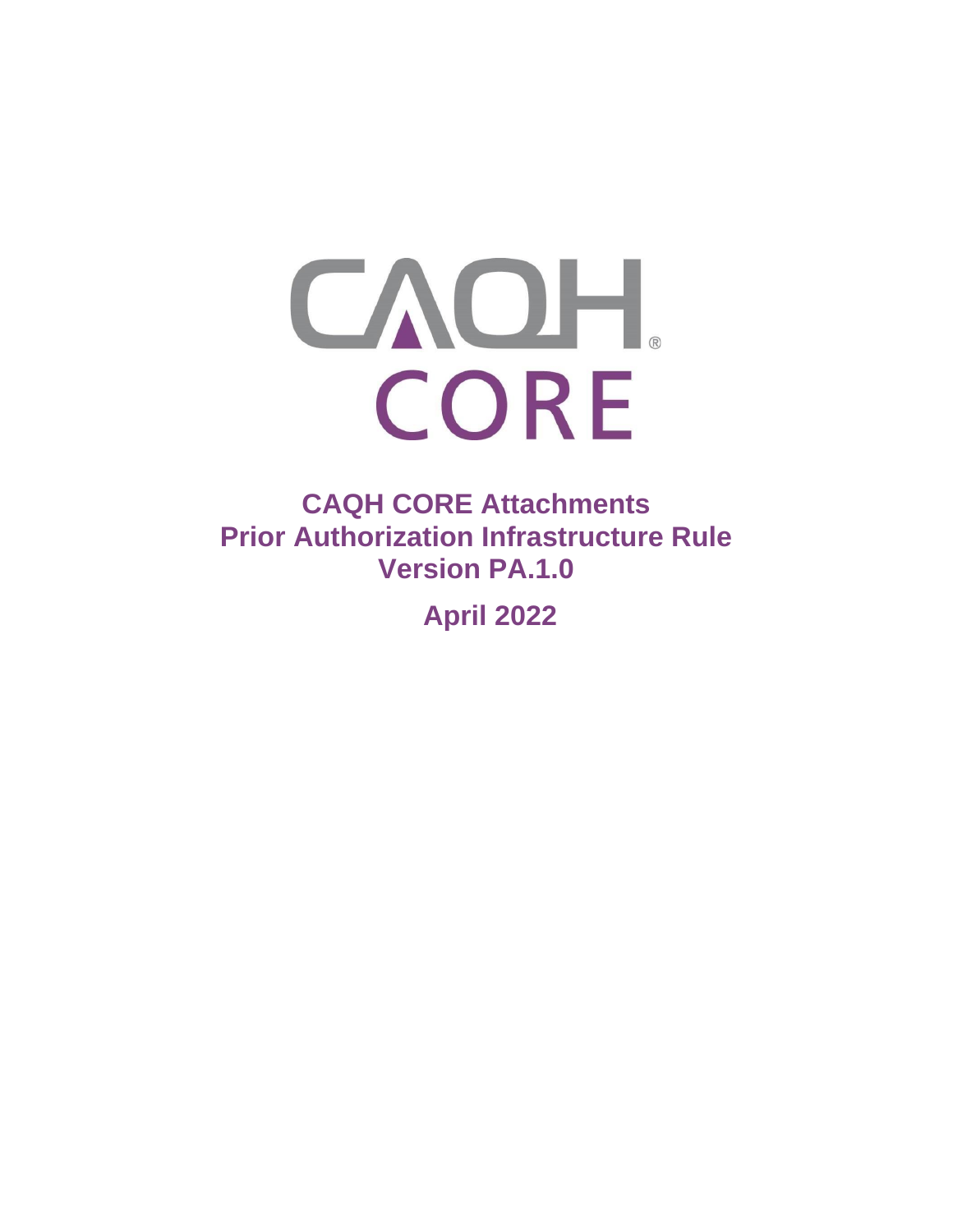# **Revision History for CAQH CORE Attachments Prior Authorization Infrastructure Rule**

|        | Version Revision | <b>Description</b>                                            | <b>Date</b> |
|--------|------------------|---------------------------------------------------------------|-------------|
| PA.1.0 | Major            | CAQH CORE Attachments Prior Authorization Infrastructure Rule | April 2022  |
|        |                  | balloted and approved via CAQH CORE Voting Process.           |             |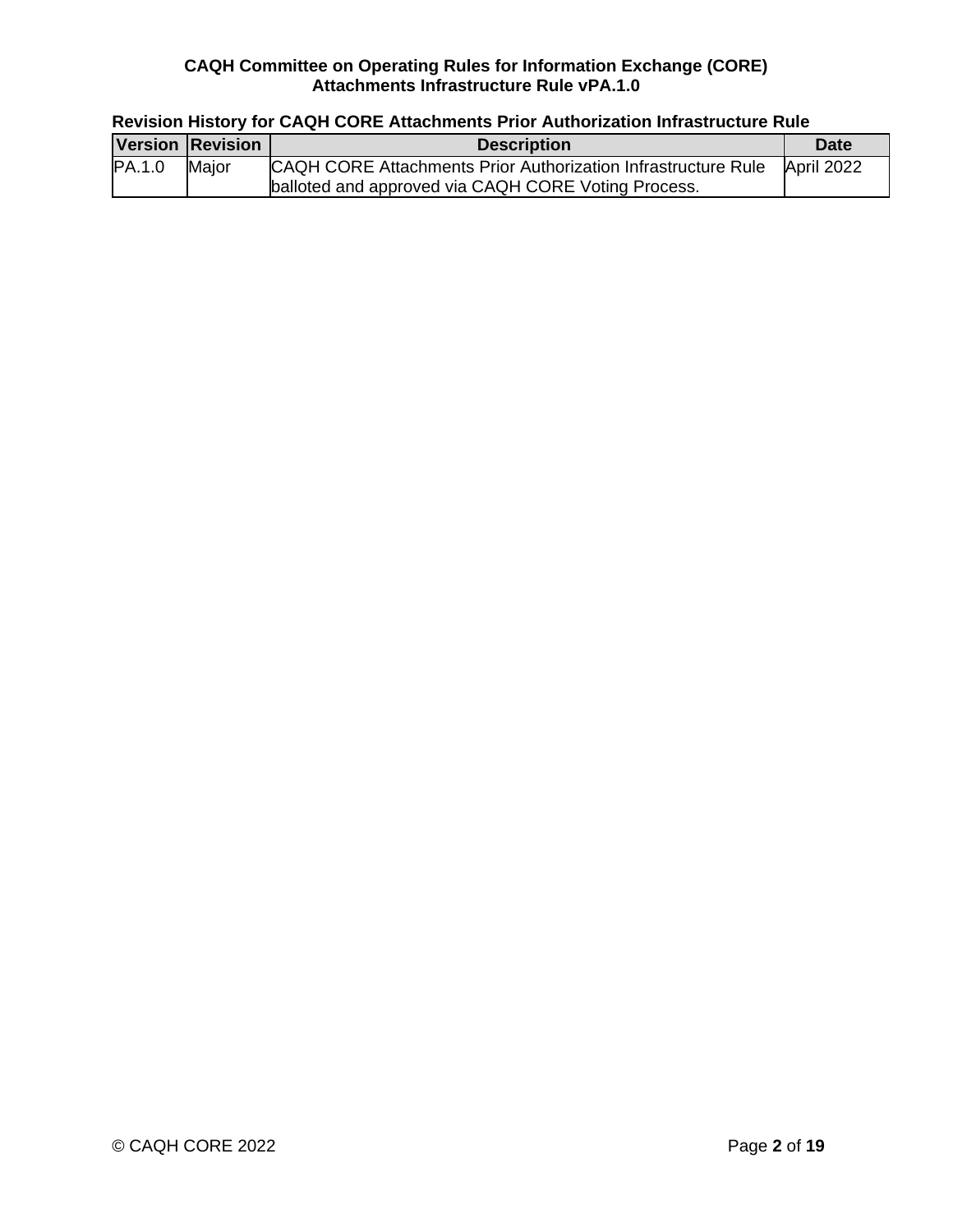# **Table of Contents**

| 1            |                                                                                                 |  |
|--------------|-------------------------------------------------------------------------------------------------|--|
|              |                                                                                                 |  |
|              |                                                                                                 |  |
| $\mathbf{2}$ |                                                                                                 |  |
|              |                                                                                                 |  |
|              | 2.2 Business Requirement Justification and Focus of the CAQH CORE Attachment Prior              |  |
|              |                                                                                                 |  |
| 3            |                                                                                                 |  |
|              |                                                                                                 |  |
|              |                                                                                                 |  |
|              |                                                                                                 |  |
|              |                                                                                                 |  |
|              |                                                                                                 |  |
|              |                                                                                                 |  |
| 4            | Infrastructure Rule Requirements for Attachments using the X12 275 Transaction 10               |  |
|              |                                                                                                 |  |
|              |                                                                                                 |  |
|              | 4.3 System Availability and Reporting Requirements for X12 275 Attachments 11                   |  |
|              |                                                                                                 |  |
|              |                                                                                                 |  |
|              |                                                                                                 |  |
|              |                                                                                                 |  |
|              |                                                                                                 |  |
|              |                                                                                                 |  |
|              |                                                                                                 |  |
|              |                                                                                                 |  |
|              | 4.4 Payload Acknowledgements and Response Time Requirements for X12 275 Attachments 13          |  |
|              |                                                                                                 |  |
|              |                                                                                                 |  |
|              |                                                                                                 |  |
|              |                                                                                                 |  |
|              |                                                                                                 |  |
|              |                                                                                                 |  |
|              | 4.5 Data Error Handling Requirements for Attachments using the X12 275 Transaction  14          |  |
|              | 4.5.1 Use of the X12 999 Implementation Acknowledgement for Functional Group Acknowledgement of |  |
|              |                                                                                                 |  |
|              |                                                                                                 |  |
|              | 4.6.1 Front End Server File Size Requirement for Attachments using an X12 275 Transaction  16   |  |
|              | 4.6.2Internal Document Management System File Size Requirement for Attachments using an X12 275 |  |
|              |                                                                                                 |  |
|              |                                                                                                 |  |
|              |                                                                                                 |  |
|              | 5 Infrastructure Rule Requirements for Additional Documentation using the Non-X12 Method  17    |  |
|              | 5.1 Connectivity Requirements for Additional Documentation using CORE Connectivity 17           |  |
|              | 5.2 System Availability and Reporting Requirements for Additional Documentation using the       |  |
|              |                                                                                                 |  |
|              |                                                                                                 |  |
|              |                                                                                                 |  |
|              |                                                                                                 |  |
|              |                                                                                                 |  |
|              |                                                                                                 |  |
|              |                                                                                                 |  |
|              |                                                                                                 |  |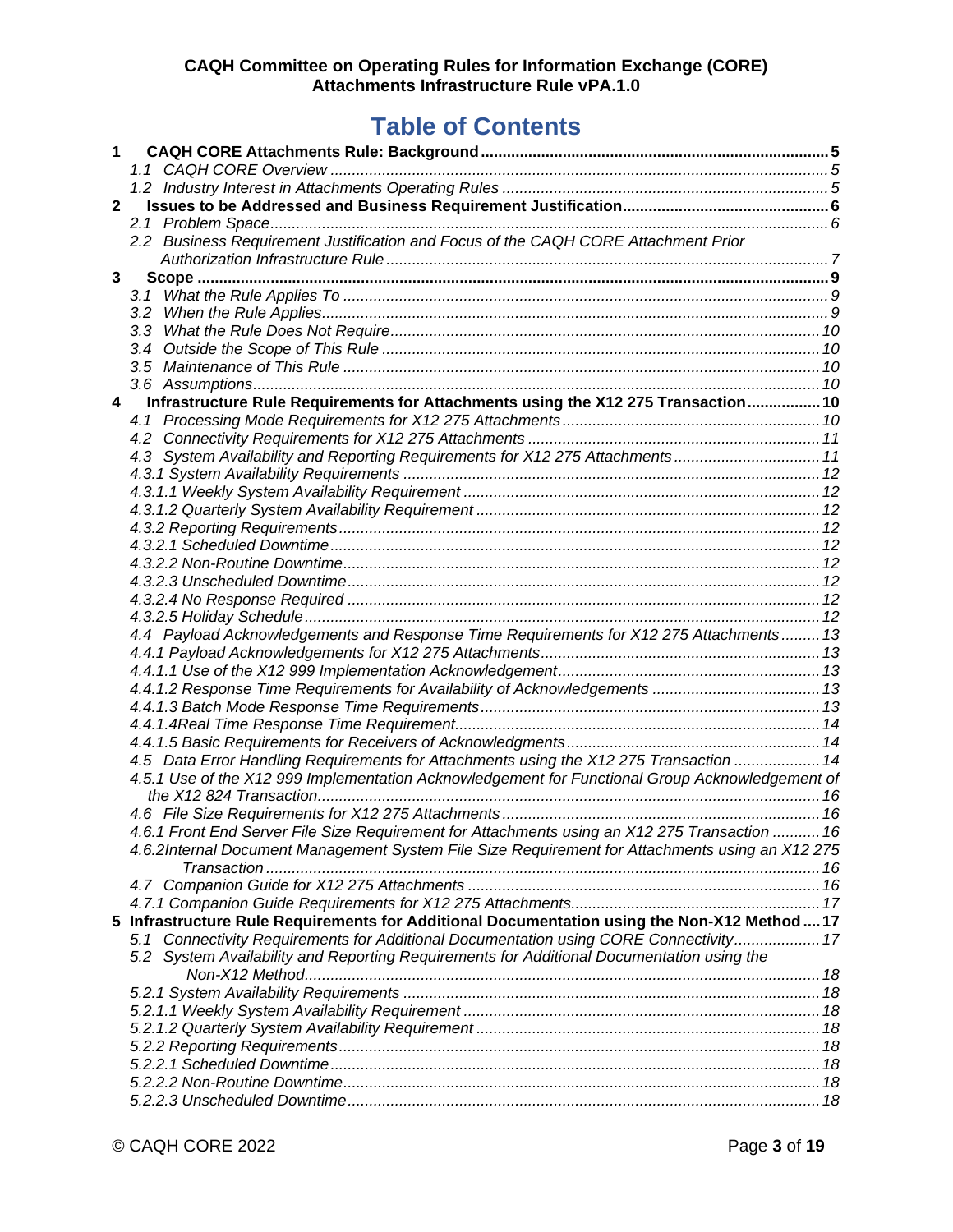| 5.3 File Size Requirements for Additional Documentation using the Non-X12 Method  19         |
|----------------------------------------------------------------------------------------------|
| 5.3.1 Front End Server File Size Requirement for Additional Documentation using the Non-X12  |
|                                                                                              |
| 5.3.2 Internal Document Management System File Size Requirement for Additional Documentation |
|                                                                                              |
|                                                                                              |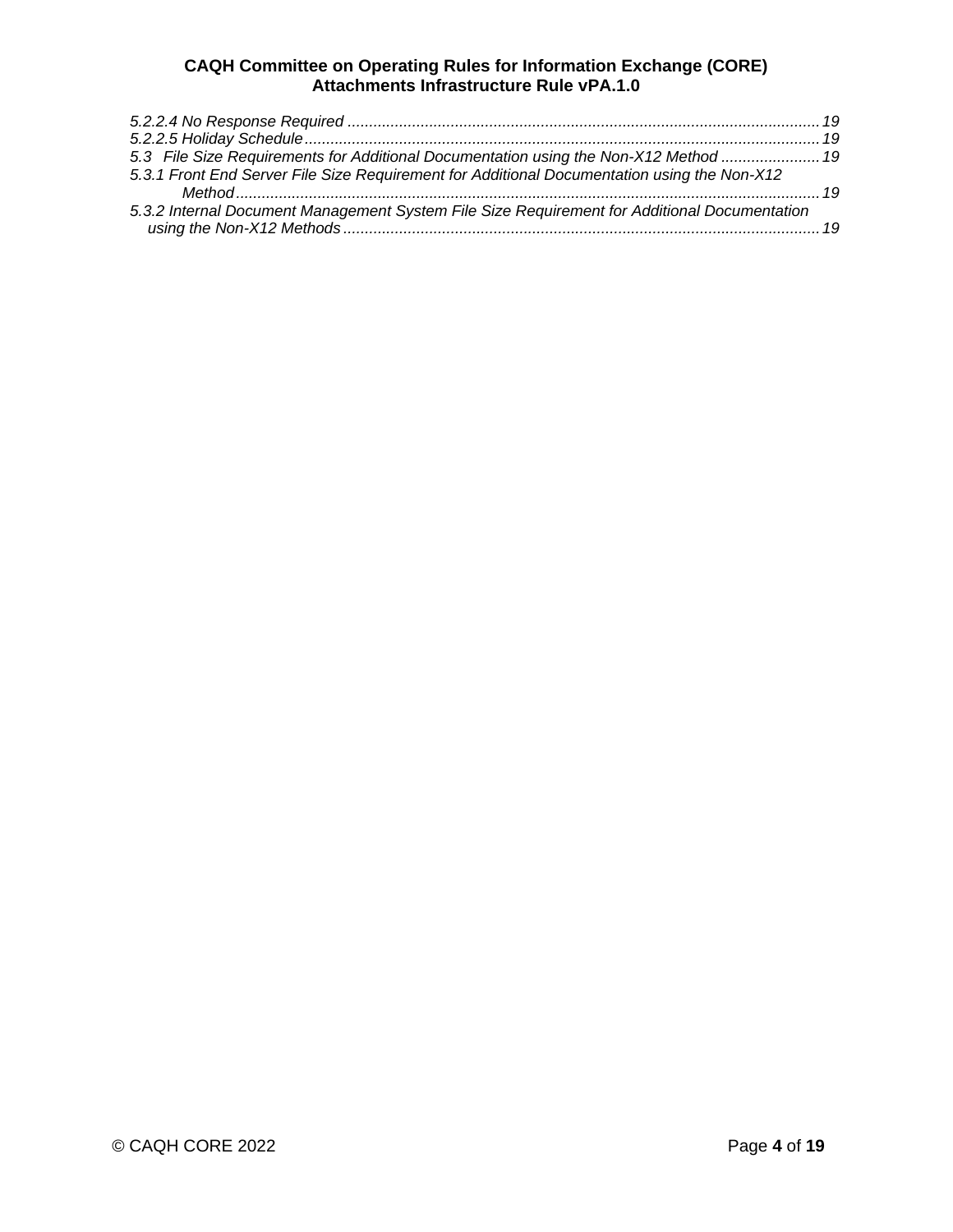# <span id="page-4-0"></span>**1 CAQH CORE Attachments Rule: Background**

#### <span id="page-4-1"></span>*1.1 CAQH CORE Overview*

CAQH CORE is an industry-wide facilitator committed to the creation, and adoption of healthcare operating rules that support standards, accelerate interoperability, and align administrative and clinical activities among providers, health plans, and patients. Guided by more than 100 participating organizations – including providers, health plans representing 75 percent of insured Americans, government entities, vendors, associations and standards development organizations – CAQH CORE Operating Rules drive a trusted, simple and sustainable healthcare information exchange that evolves and aligns with market needs.<sup>1</sup> CAQH CORE Operating Rules are developed using a consensus-based approach among industry stakeholders, and are designed to facilitate interoperability, improve utilization of administrative transactions, enhance efficiency and lower the cost of information exchange in healthcare. To date, this cross-industry commitment has resulted in operating rules that address many pain points of healthcare business transactions including eligibility and benefits verification, claims and claims status, claim payment and remittance, health plan premium payment enrollment and disenrollment, prior authorization, and aspects of value-based healthcare such as patient attribution.

#### <span id="page-4-2"></span>*1.2 Industry Interest in Attachments Operating Rules*

Attachments refer to the exchange of patient-specific medical information or supplemental documentation to support an administrative healthcare transaction and are the bridge between clinical and administrative data. They provide health plans vital information for adjudication of a subset of claims, prior authorizations, referrals, post-adjudication appeals, audits and more. However, the attachments workflow is primarily manual and a source of significant administrative burden. According to the 2020 CAQH Index, only 22 percent of attachments are processed using a fully electronic method.<sup>2</sup> The Index also estimated that adoption of electronic attachment transactions could reduce healthcare industry per-transaction costs for exchange of attachments by over \$377 million annually, \$4.09 per transaction.<sup>3</sup>

Industry has waited for federal action on an attachments standard for many years. In 1996, HIPAA mandated the adoption of an electronic standard for attachments, along with many other administrative transactions. In most cases, the HIPAA-mandated standards have been federally adopted, and companion operating rules have been developed to support these transactions. The extended wait for a federal attachment standard has driven a sense of uncertainty, deterred vendor development of a standardized approach, and resulted in a range of standards and specifications to support the exchange of attachments.

<sup>1</sup> In 2012, CAQH CORE was designated by the Secretary of the Department of Health and Human Services (HHS) as the author for [federally mandated operating rules](https://www.cms.gov/Regulations-and-Guidance/Administrative-Simplification/Operating-Rules/OperatingRulesOverview) under Section 1104 of the Patient Protection and Affordable Care Act (ACA).

<sup>2</sup> [2020 CAQH Index,](https://www.caqh.org/sites/default/files/explorations/index/2020-caqh-index.pdf) CAQH.

<sup>&</sup>lt;sup>3</sup> Ibid.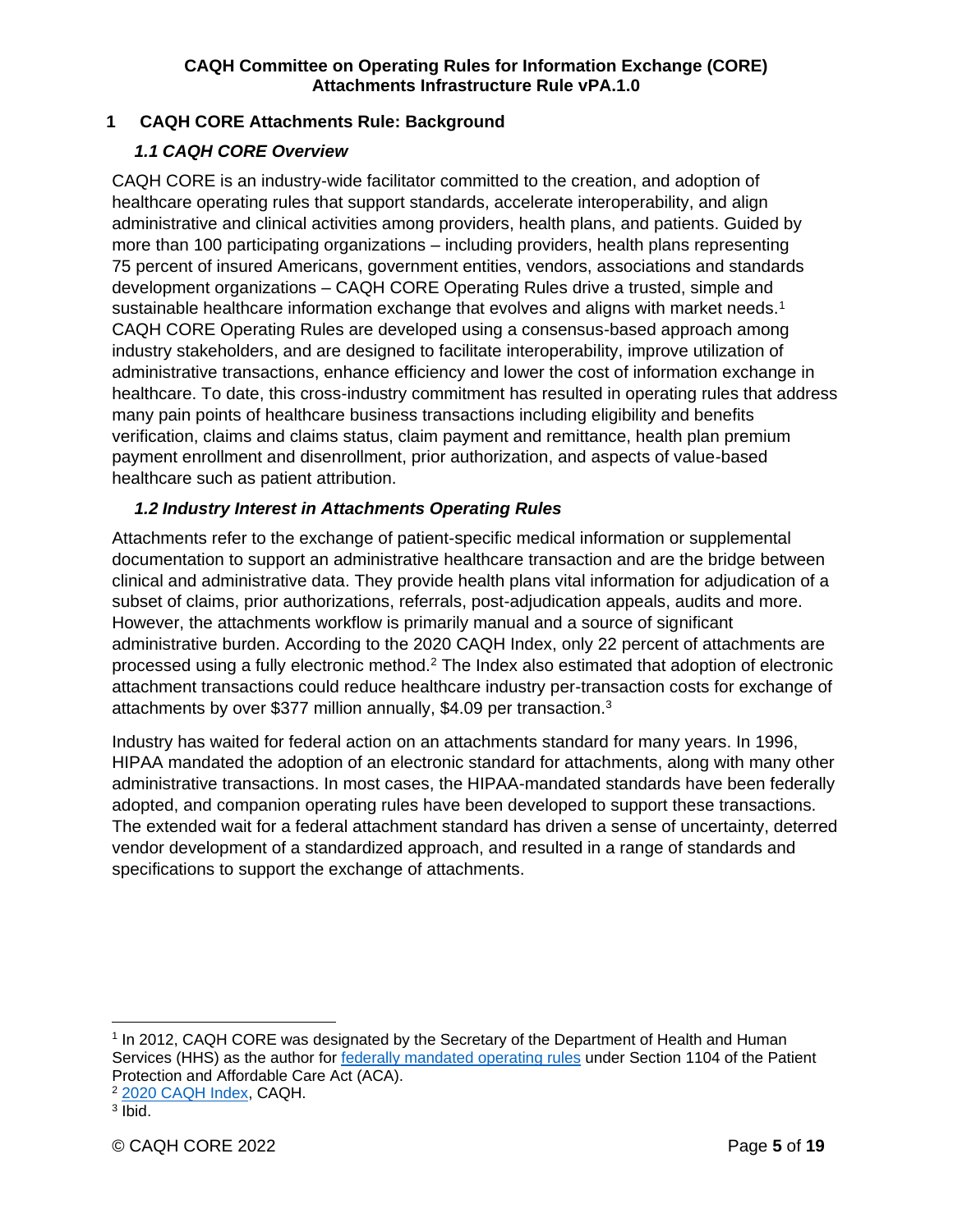Since 2012, CAQH CORE has maintained a focus on attachments, collaborating with industry to provide education and gather insights on industry opportunities via operating rule development input, national webinars, and surveys. In 2019, CAQH CORE published the [CAQH CORE](https://www.caqh.org/sites/default/files/core/core-attachments-environmental-scan-report.pdf?token=qLyOezlD)  [Report on Attachments: Bridge to a Fully Automated Future to Share Medical Documentation,](https://www.caqh.org/sites/default/files/core/core-attachments-environmental-scan-report.pdf?token=qLyOezlD) which examines the challenges associated with the exchange of medical information and supplemental documentation used for administrative transactions. The report identifies five areas to improve processes and accelerate the adoption of electronic attachments. These opportunity areas include:

- Workflows
- Data Variability
- Exchange Mechanisms
- Connectivity, Security and Infrastructure
- Resources

Building on the report findings, CAQH CORE launched a multi-stakeholder Attachments Advisory Group consisting of industry leaders representing health plans, providers, vendors, government entities and advisors. The group evaluated pain points caused by the exchange of additional documentation across use cases, prioritizing a list of opportunity areas for operating rule development to reduce administrative burden for the Prior Authorization and Claims Attachments Use Cases.

# <span id="page-5-0"></span>**2 Issues to be Addressed and Business Requirement Justification**

# <span id="page-5-1"></span>*2.1 Problem Space*

Attachments uniquely combine data from two disparate systems – clinical and administrative. Due to limited administrative and clinical system integration, and the lack of a federally mandated electronic transaction standard for attachments by the Department of Health and Human Services (HHS), health plans, providers and vendors have been hesitant to develop standardized approaches to automate the exchange of attachments. This has led to varied and incomplete electronic solutions and work arounds.

The 2018 CAQH CORE Attachments Environmental Scan revealed the majority of attachments today are submitted manually, as paper forms and records sent through the mail or by fax, presenting an incredible administrative burden to both health plans and providers. A regional health plan participating in the CAQH CORE Attachments Environmental Scan indicated that it takes 792 labor hours, the equivalent of nearly 20 people working full-time, to process the attachments it receives by mail, fax and web portal in the course of one week.

In late 2019, CAQH CORE conducted an industry-wide survey to further inform the development of operating rules to support a more standardized workflow. Surveys were received from over 340 organizations across three stakeholder types: providers, health plans and vendors/clearinghouses. The results, which showed wide variability in how attachments are exchanged, highlighted the prevalence of mail and fax with nearly 60% of organizations using mail and fax to exchange prior authorization and claims attachments.<sup>4</sup>

Health plans and providers participating in CAQH CORE attachments research identified multiple pain points throughout the attachments workflow. For example, because payer

<sup>4</sup> [CAQH CORE Attachments Survey Issue Brief.](https://www.caqh.org/sites/default/files/CAQH_CORE_Attachments_Survey_Issue_Brief.pdf)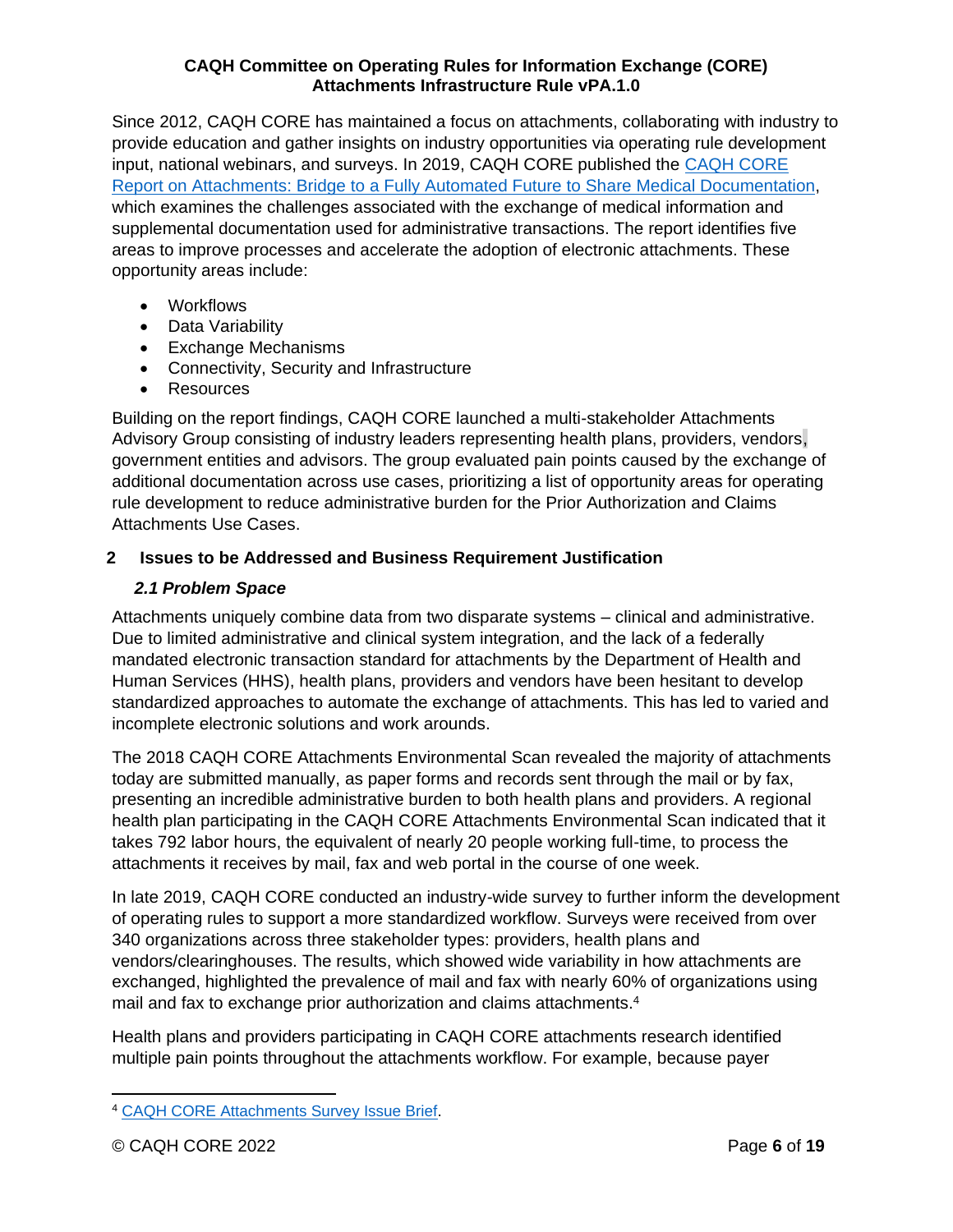requirements to support coverage decisions for a prior authorization or claim submission vary and are often unclear, providers frequently send unsolicited attachments with too much, too little or incorrect information to health plans based on past experience with the provision of a specific service. Health plans must sort through the clinical information sent by the provider and identify what is required to complete the prior authorization or claim submission, and what is incorrect or missing from the submission. Once all the necessary clinical documentation is received from the provider, which may require multiple communications back and forth between providers and health plans, health plans must spend additional time linking the original submission with the relevant attachments. Throughout this process, providers are often not aware whether an attachment was received by the health plan, resulting in further unnecessary duplicate attachments sent to the health plan and manual follow up by providers who attempt to confirm if the additional documentation was received successfully, leading to patient care delays.

Clearly defined exchange standards, accurate data and supporting infrastructure requirements are needed to ensure attachments flow seamlessly through the healthcare system. During the development of the CAQH CORE Attachments Operating Rules, the following priorities rose to the top:

- Enhance attachments workflow process via electronic methods for identifying attachmentspecific data to support adjudication of a claim or prior authorization.
- Establish standard codes for providers to communicate when additional documentation is being sent to a health plan.
- Streamline attachment documentation requests and reassociation of attachments.
- Establish requirements for acknowledgements, data errors and response times by health plans when attachments are sent electronically.
- Develop data file format requirements for quality, readability and size efficiency.

#### <span id="page-6-0"></span>*2.2 Business Requirement Justification and Focus of the CAQH CORE Attachment Prior Authorization Infrastructure Rule*

For each transaction addressed by the CAQH CORE Operating Rules, the CAQH CORE Participants developed foundational infrastructure rules addressing response time, appropriate Batch and Real Time acknowledgements, system availability, common companion guide formats and a connectivity safe harbor. By promoting consistent connectivity and infrastructure expectations between health plans and providers, manual processes are reduced, and electronic transaction usage increased.

This CAQH CORE Attachment Prior Authorization Infrastructure Rule addresses the X12 006020X316 275 Additional Information to Support a Health Care Services Review Technical Report Type 3 (hereafter referred to as the X12 v6020X316 275).

This rule continues to facilitate industry momentum to increase access to electronic administrative transactions, and will encourage all HIPAA-covered entities, business associates, intermediaries and vendors to build on or extend the infrastructure they have established for other business transactions, including the X12 005010X217 278 Health Care Services Review – Request for Review and Response Technical Report Type 3 and associated errata (hereafter referenced as X12 v5010X217 278).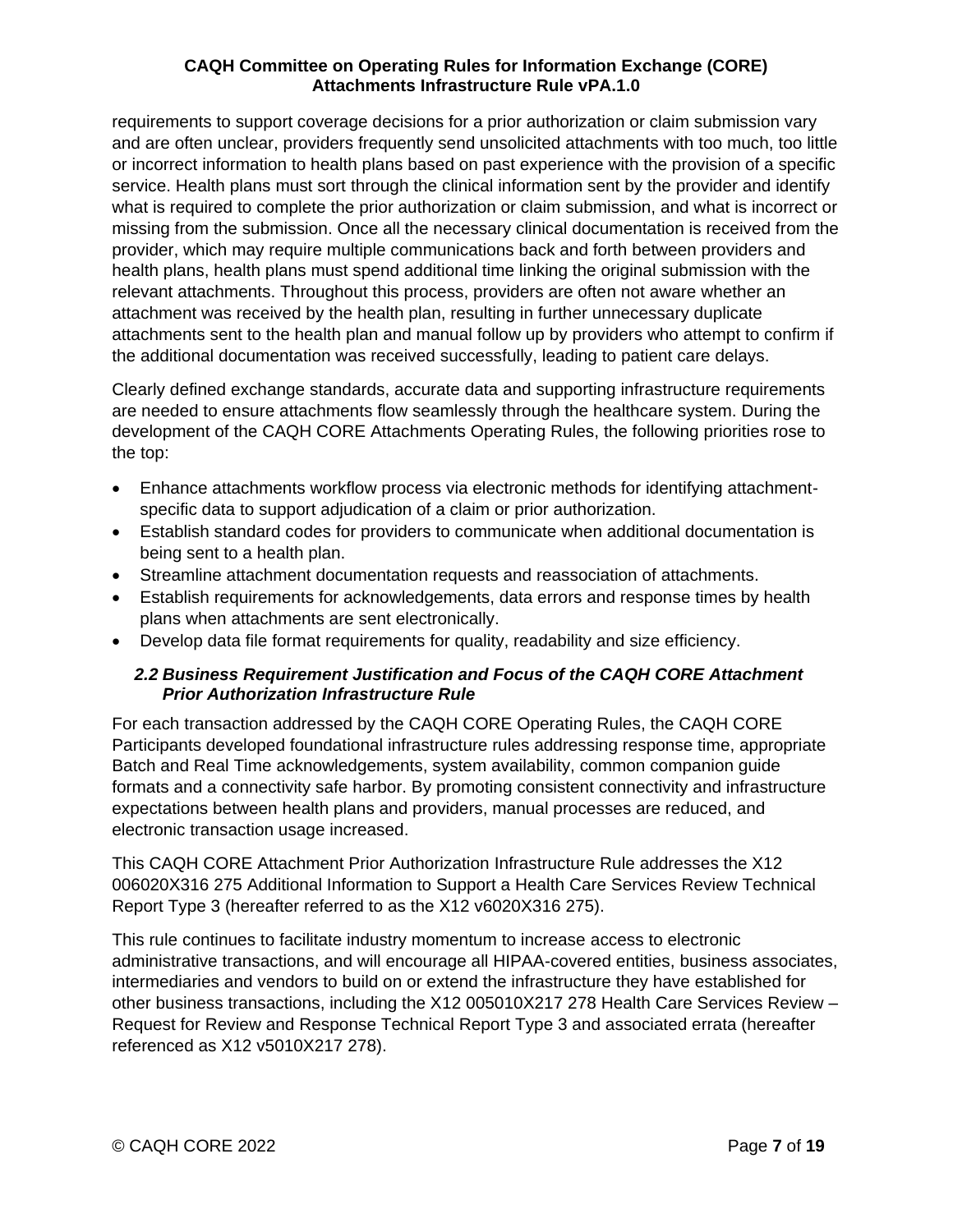The CAQH CORE Attachments Prior Authorization Infrastructure Rule is designed to bring consistency and reduce time to final determination of a Prior Authorization Request that requires additional documentation. These infrastructure rule requirements include:

- Use of the public internet for connectivity
- Batch and Real Time exchange of the X12 v6020X316 275 transaction
- Minimum system availability uptime
- Consistent use of the X12 v6020X290 999 Acknowledgement for Batch and Real Time exchanges
- Use of uniform data error messages
- Minimum supported file size
- Use of best practice template for format and flow of Companion Guides for entities that issue them

During the development of this rule, CAQH CORE participants used discussion, research and straw poll results to determine which infrastructure requirements should be applied to the exchange of the X12 v6020X316 275 transaction and additional documentation sent without using the X12 v6020X316 275 transaction (i.e., using CORE Connectivity as the exchange method and any non-X12 payload including, HL7 FHIR Resources, HL7 C-CDA, .PDF, etc.). The table below lists the infrastructure requirements incorporated into this rule in §4 and §5.

| Infrastructure Requirements for the X12 v6020X316 275 Transaction |                                                                                   |                                                                                          |  |  |  |
|-------------------------------------------------------------------|-----------------------------------------------------------------------------------|------------------------------------------------------------------------------------------|--|--|--|
| <b>CAQH CORE Infrastructure Requirement</b><br><b>Description</b> | <b>Apply to</b><br><b>Attachments Sent</b><br>Using the X12<br>v6020X316 275 (§4) | <b>Apply to</b><br><b>Attachments</b><br>Sent without the<br>X12 v6020X316<br>$275($ §5) |  |  |  |
| <b>Processing Mode</b>                                            |                                                                                   | N                                                                                        |  |  |  |
| Connectivity                                                      |                                                                                   |                                                                                          |  |  |  |
| <b>System Availability</b>                                        |                                                                                   |                                                                                          |  |  |  |
| Real Time Processing Mode Response Time                           | v                                                                                 | N                                                                                        |  |  |  |
| Batch Processing Mode Response Time                               | v                                                                                 | N                                                                                        |  |  |  |
| Real Time Acknowledgements (errors only)                          | ٧                                                                                 | N                                                                                        |  |  |  |
| Batch Acknowledgement (errors and<br>acceptance)                  | Υ                                                                                 | N                                                                                        |  |  |  |
| Data Error Handling Messages                                      | ٧                                                                                 | N                                                                                        |  |  |  |
| <b>File Size</b>                                                  | ٧                                                                                 | v                                                                                        |  |  |  |
| <b>Companion Guide</b>                                            | $\checkmark$                                                                      | N                                                                                        |  |  |  |
| <b>Electronic Policy Access of Required</b><br>Information        | N                                                                                 | Y                                                                                        |  |  |  |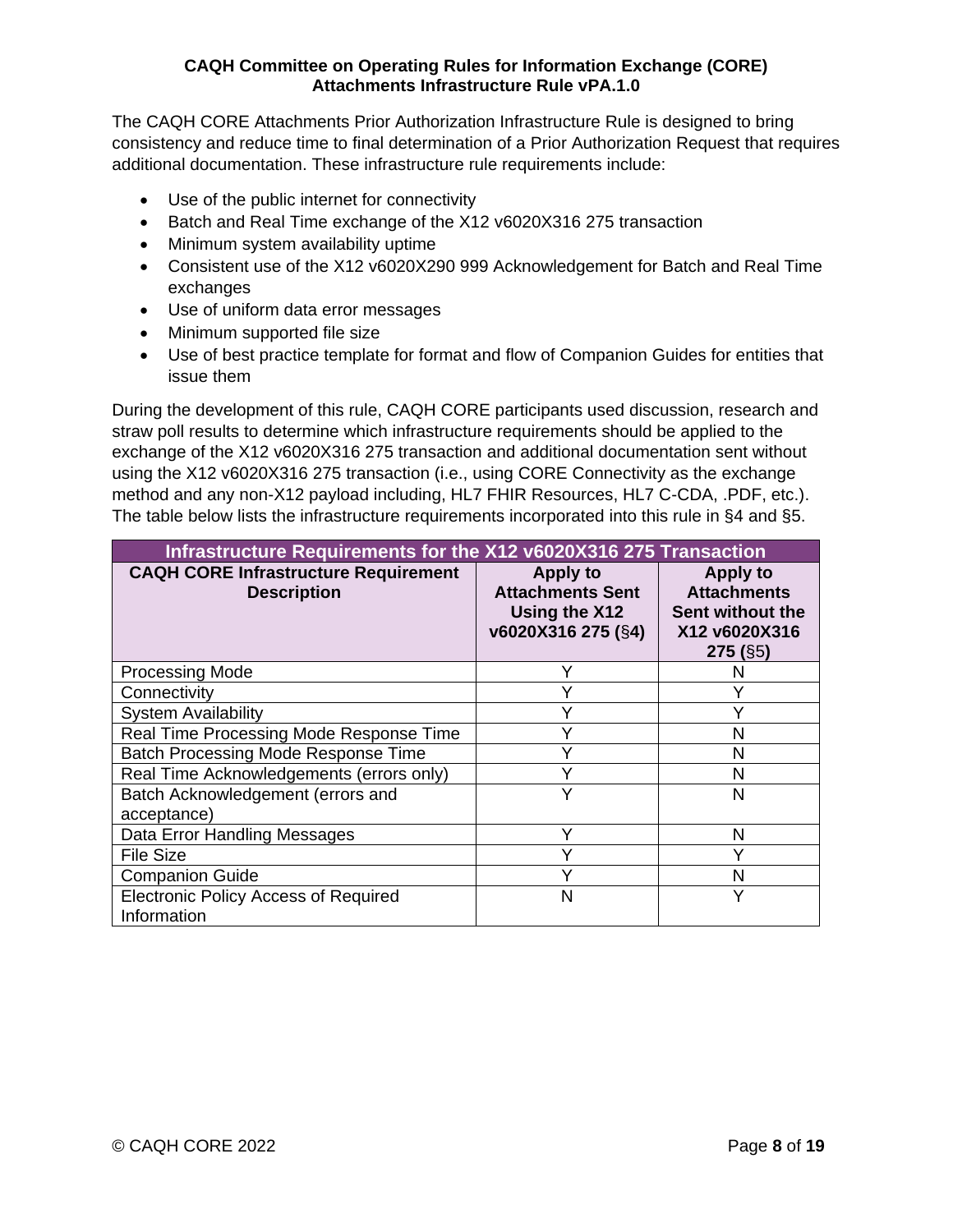As with all CAQH CORE Operating Rules, the CAQH CORE Attachments Prior Authorization Infrastructure Rule requirements are intended as a base or minimum set of requirements, and it is expected that many entities will go beyond these requirements as they work toward the goal of administrative interoperability.

By applying these CAQH CORE infrastructure requirements to the conduct of the X12 v6020X316 275 transaction for exchanging additional documentation in support of X12 v5010X217 278 Prior Authorization Requests, this CAQH CORE Attachments Prior Authorization Infrastructure Rule helps provide the information that is necessary to electronically send attachments uniformly and consistently, reducing administrative burden and patient care delays.

# <span id="page-8-0"></span>**3 Scope**

# <span id="page-8-1"></span>*3.1 What the Rule Applies To*

This CAQH CORE Attachments Prior Authorization Infrastructure Rule applies to the conduct of the following X12 transactions sent in Batch or Real Time Processing Modes:

- X12 005010X217 278 Health Care Services Review Request for Review and Response Technical Report Type 3 and associated errata (hereafter referenced as X12 v5010X217 278).
- X12 006020X316 275 Additional Information to Support a Health Care Services Review Technical Report Type 3 (hereafter referenced as X12 v6020X316 275).<sup>5,6</sup>
- X12 006020X290 999 Implementation Acknowledgement for Health Care Insurance Technical Report Type 3 (hereafter referenced as X12 v6020X290 999).
- X12 006020X257 824 Application Advice Technical Report Type 3 (hereafter referenced as X12 v6020X257 824).

This rule optionally applies to other payload types (e.g., HL7 C-CDA, .pdf, etc.) exchanged using the most recent CAQH CORE Connectivity Rule (hereinafter "CORE Connectivity").

# <span id="page-8-2"></span>*3.2 When the Rule Applies*

This CAQH CORE Attachments Prior Authorization Infrastructure Rule applies when:

• A provider and its agent electronically send patient-specific information or supplemental documentation (solicited or unsolicited) to a health plan and its agent to support an X12 v5010X217 278 Prior Authorization Request.

And

A health plan and its agent electronically process patient-specific information or supplemental documentation and respond to a provider and its agent to support an X12 v5010X217 278 Prior Authorization Response.

<sup>&</sup>lt;sup>5</sup> Given the X12 attachment standards have not been mandated under HIPAA, health plans, providers,

vendors, and their agents are not federally required to support the X12 6020X314 275 transaction. <sup>6</sup> Stakeholders and their agents may choose to implement higher versions of the X12 X316 275

transaction but must also continue to support X12 v6020X316 275 in accordance with this rule.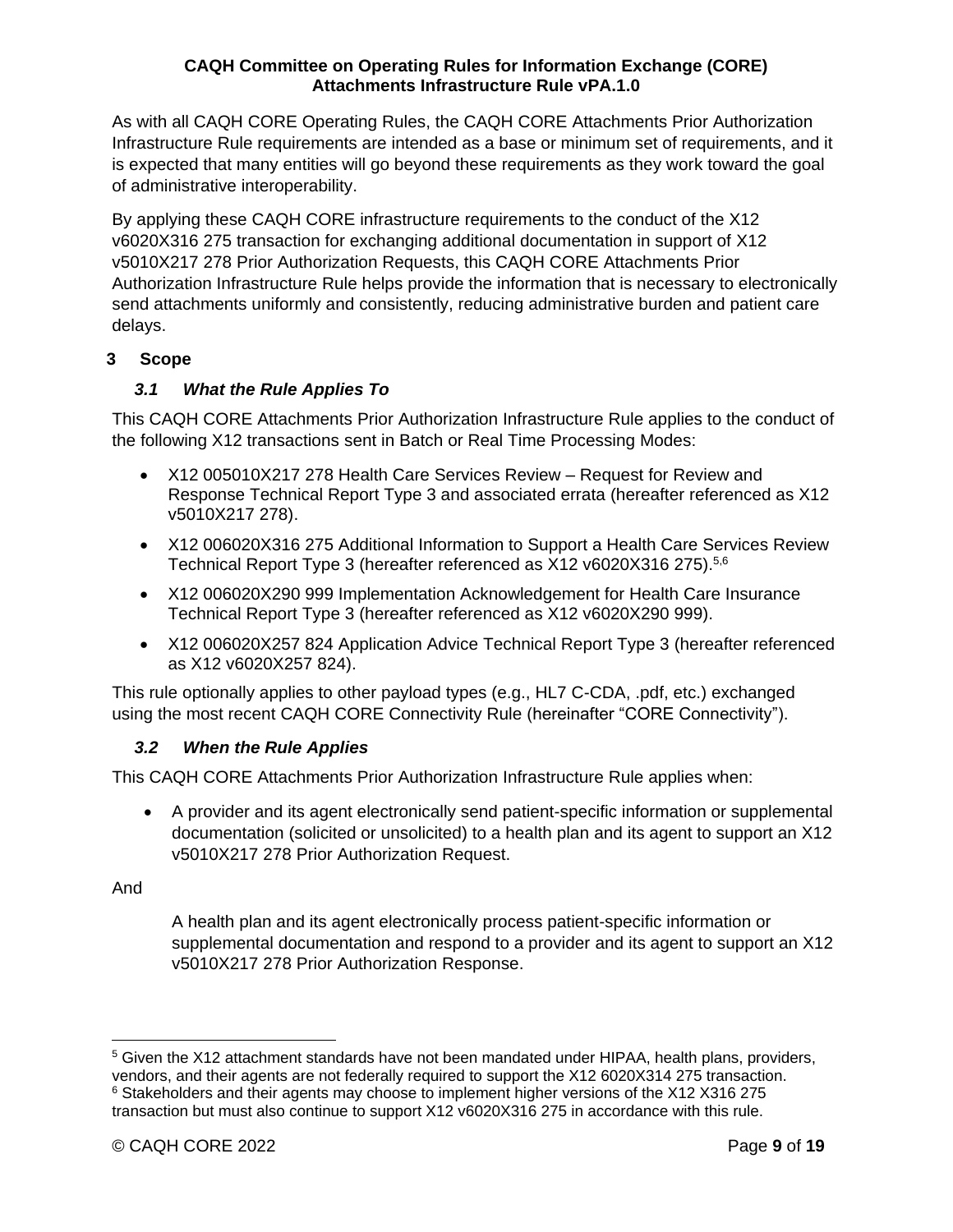# <span id="page-9-0"></span>*3.3 What the Rule Does Not Require*

While the rule requirements address the optional use of non-X12 additional documentation submission methods, the rule does not require any entity and its agent to:

• Exchange documentation using an electronic, non-X12 additional documentation submission method (e.g., HL7 C-CDA, .pdf, .doc, etc.) via CORE Connectivity.

#### <span id="page-9-1"></span>*3.4 Outside the Scope of This Rule*

This rule does not address any data content requirements of the X12 v6020X316 275 transaction. This CAQH CORE Attachments Prior Authorization Infrastructure Rule facilitates uniform methods for exchange of additional information to support a Health Care Services Review and Request and not addressing data content requirements for transactions identified in §3.1.

#### <span id="page-9-2"></span>*3.5 Maintenance of This Rule*

Any substantive updates to this rule (i.e., change to rule requirements) will be made in alignment with federal processes for updating versions of the operating rules, as determined by industry need, or by CAQH CORE Participants.

#### <span id="page-9-3"></span>*3.6 Assumptions*

A goal of this rule is to adhere to the principles of electronic data interchange (EDI) in assuring that transactions sent are accurately received and to facilitate correction of errors for electronically submitted additional documentation requests.

The following assumptions apply to this rule:

- A successful communication connection has been established.
- This rule is a component of the larger set of CAQH CORE Operating Rules; as such, all the CAQH CORE Guiding Principles apply to this rule and all other rules.
- This rule is not a comprehensive companion document addressing any content requirements of the X12 v6020X316 275 Additional Information to Support a Health Care Services Review transactions, X12 v5010X217 278, X12 v6020X290 999 or X12 v6020X257 824.
- Compliance with all CAQH CORE Operating Rules is a minimum requirement; any HIPAA-covered entity is free to offer more than what is required in the rule.

#### <span id="page-9-4"></span>**4 Infrastructure Rule Requirements for Attachments using the X12 275 Transaction**

#### <span id="page-9-5"></span>*4.1 Processing Mode Requirements for X12 275 Attachments*

A HIPAA-covered health plan and its agent must implement the server requirements for either Batch Processing Mode **OR** Real Time Processing Mode for the X12 v6020X316 275 Attachment transaction as specified in the most recent CAQH CORE Connectivity Rule. Optionally, a HIPAA-covered health plan and its agent may elect to implement both Real Time and Batch Processing Modes.

The CAQH CORE Connectivity Rule Real Time Processing Mode requirements are applicable when Real Time Processing Mode is offered for this transaction. The CAQH CORE Connectivity Rule Batch Processing Mode requirements are applicable when Batch Processing is offered for this transaction.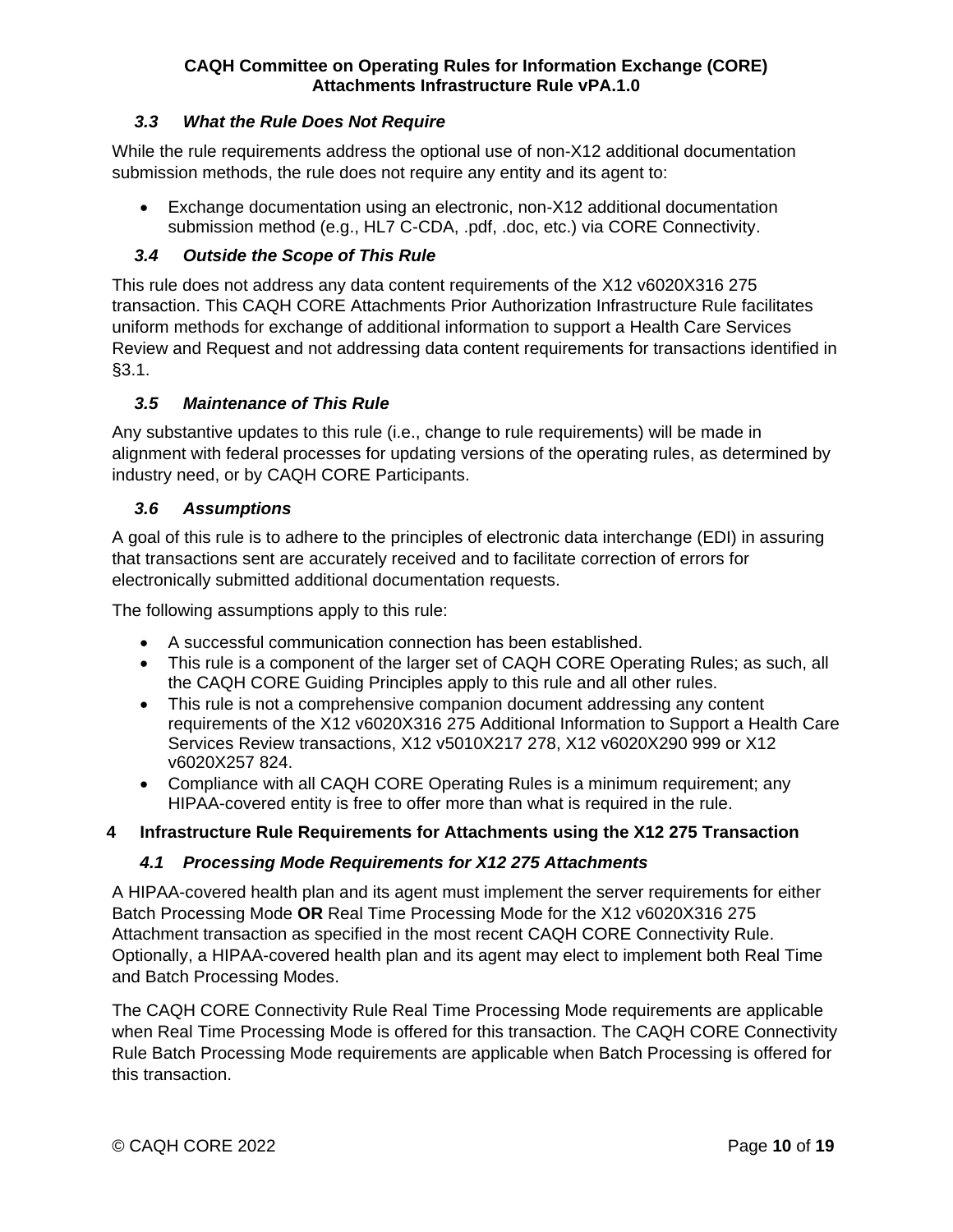A HIPAA-covered health plan and its agent conducting the X12 v6020X316 275 Attachment transaction is required to conform to the processing mode requirements specified in this section regardless of any other connectivity modes and methods used between trading partners.

# *4.2 Connectivity Requirements for X12 275 Attachments<sup>7</sup>*

<span id="page-10-0"></span>A HIPAA-covered entity and its agent must be able to support the most recent published and CAQH CORE adopted version of the CAQH CORE Connectivity Rule (hereafter referred to as CAQH CORE Connectivity Rule).

This requirement addresses usage patterns for Real Time and Batch Processing Modes, the exchange of security identifiers, and communications-level errors and acknowledgements. It does not attempt to define the specific content of the message payload exchanges beyond declaring the formats that must be used between entities and that security information must be sent outside of the message envelope payload.

All HIPAA-covered entities must demonstrate the ability to implement connectivity as described in the CAQH CORE Connectivity Rule. The CAQH CORE Connectivity Rule is designed to provide a "Safe Harbor" that application vendors, HIPAA-covered providers and their agents and HIPAA-covered health plans and their agents (or other information sources) can be assured will be supported by any trading partner. Supported means that the entity is capable and ready at the time of the request by a trading partner to exchange data using the CAQH CORE Connectivity Rule as described in this section. These requirements are not intended to require trading partners to remove existing connections that do not match the rule, nor are they intended to require that all trading partners must use this method for all new connections. CAQH CORE expects that in some technical circumstances, trading partners may agree to use different communication mechanism(s) and/or security requirements than those described by these requirements.

The requirement to support the CAQH CORE Connectivity Rule does not apply to retail pharmacy. For retail pharmacy the entity should reference the NCPDP Connectivity Operating Rule v1.0 that can be obtained from www.ncpdp.org. NCPDP and CAQH CORE support a shared goal of continued alignment for connectivity across retail pharmacy and medical.

#### *4.3 System Availability and Reporting Requirements for X12 275 Attachments*

<span id="page-10-1"></span>Many healthcare providers have a need to send additional information to support Prior Authorization Requests outside of the typical business day and business hours. Additionally, many institutional providers are now allocating staff resources to performing administrative and financial back-office activities on weekends and evenings. As a result, providers have a business need to be able to submit additional information to support a prior authorization transaction at any time.

<sup>7</sup> [The HL7 CDA R2 Attachment Implementation Guide: Exchange of C-CDA Based Documents, Release](https://www.hl7.org/documentcenter/public/standards/dstu/CDAR2_AIG_CCDA_EXCHANGE_R1_STU_2017AUG.pdf)  [1](https://www.hl7.org/documentcenter/public/standards/dstu/CDAR2_AIG_CCDA_EXCHANGE_R1_STU_2017AUG.pdf) describes standards-based approaches to sending a CDA Document for Attachments using electronic transactions in Appendix F, including CORE Connectivity + X12 275.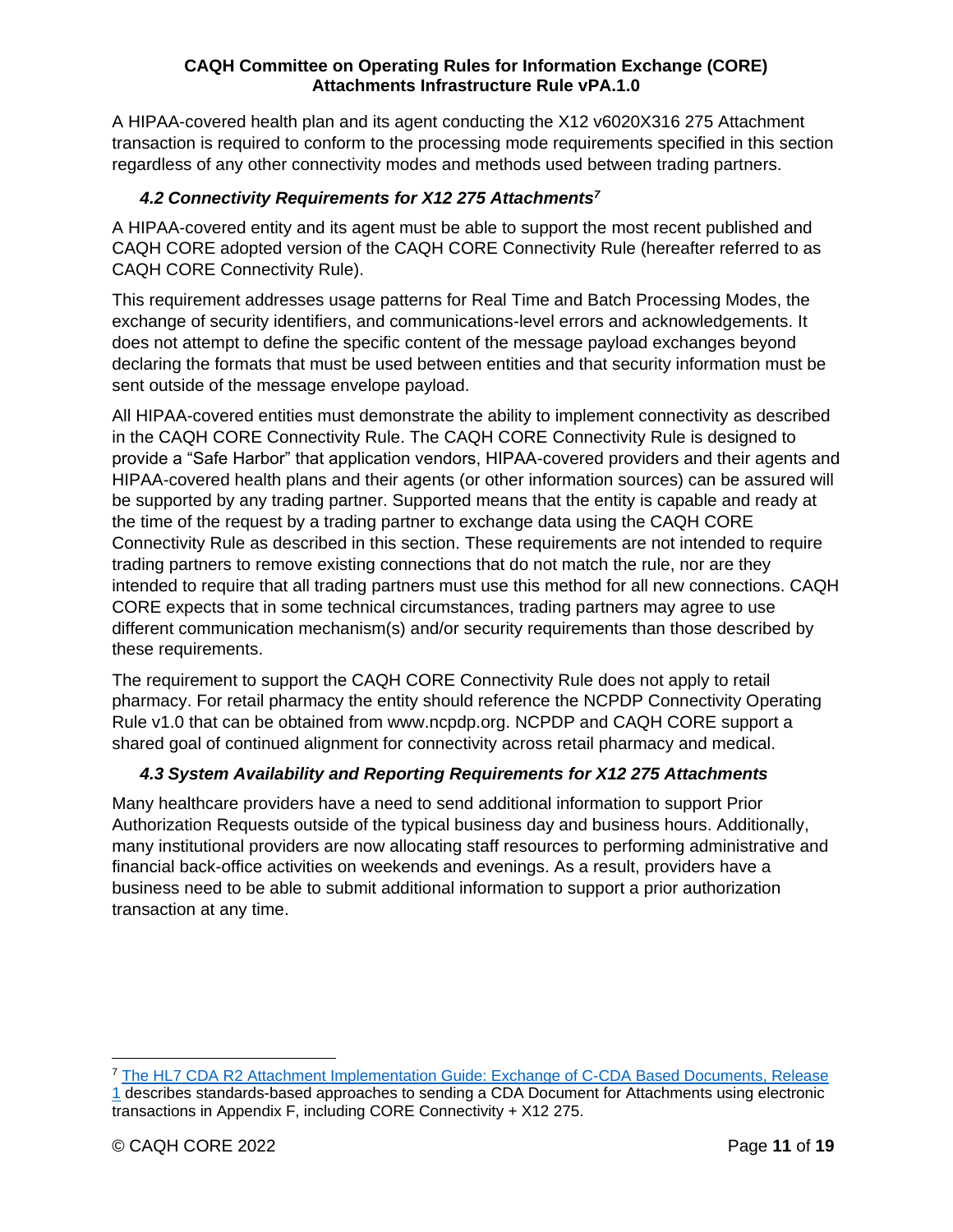On the other hand, HIPAA-covered health plans have a business need to periodically take their additional information processing and other systems offline to perform required system maintenance. This typically results in some systems not being available for timely processing of X12 v6020X316 275 Attachments transaction, X12 v6020X290 999, and X12 v6020X257 824 on certain nights and weekends. This rule requirement addresses these conflicting needs.

# *4.3.1 System Availability Requirements*

# <span id="page-11-0"></span>*4.3.1.1 Weekly System Availability Requirement*

<span id="page-11-1"></span>System availability must be no less than 90 percent per calendar week for both Real Time and Batch Processing Modes. System is defined as all necessary components required to process an X12 v6020X316 275 Attachment, X12 v6020X290 999, and X12 v6020X257 824 transactions. Calendar week is defined as 12:01 a.m. Sunday to 12:00 a.m. the following Sunday. This will allow for a HIPAA-covered health plan and its agent to schedule system updates to take place within a maximum of 17 hours per calendar week for regularly scheduled downtime.

# *4.3.1.2 Quarterly System Availability Requirement*

<span id="page-11-2"></span>A HIPAA-covered health plan and its agent may choose to use an additional 24 hours of scheduled system downtime per calendar quarter. System is defined as all necessary components required to process an X12 v6020X316 275 Attachment, X12 v6020X290 999, and X12 v6020X257 824 transactions. This will allow a HIPAA-covered health plan and its agent to schedule additional downtime for substantive system migration. This additional allowance in system downtime is in excess of the allowable weekly system downtime specified in Section 4.3.1.1.

# <span id="page-11-3"></span>*4.3.2 Reporting Requirements*

# *4.3.2.1 Scheduled Downtime*

<span id="page-11-4"></span>A HIPAA-covered health plan and its agent must publish its regularly scheduled system downtime in an appropriate manner (e.g., on websites or in Companion Guides) such that the HIPAA-covered health plan's trading partners can determine the health plan's system availability so that staffing levels can be effectively managed.

# **4.3.2.2** *Non-Routine Downtime*

<span id="page-11-5"></span>For non-routine downtime (e.g., system upgrade), a HIPAA-covered health plan and its agent must publish the schedule of non-routine downtime at least one week in advance.

# *4.3.2.3 Unscheduled Downtime*

<span id="page-11-6"></span>For unscheduled/emergency downtime (e.g., system crash), a HIPAA-covered health plan and its agent are required to provide information within one hour of realizing downtime will be needed.

# *4.3.2.4 No Response Required*

<span id="page-11-7"></span>No response is required during scheduled, non-routine, or unscheduled downtime(s).

#### *4.3.2.5 Holiday Schedule*

<span id="page-11-8"></span>Each HIPAA-covered health plan and its agent will establish its own holiday schedule and publish it in accordance with the rule requirements above.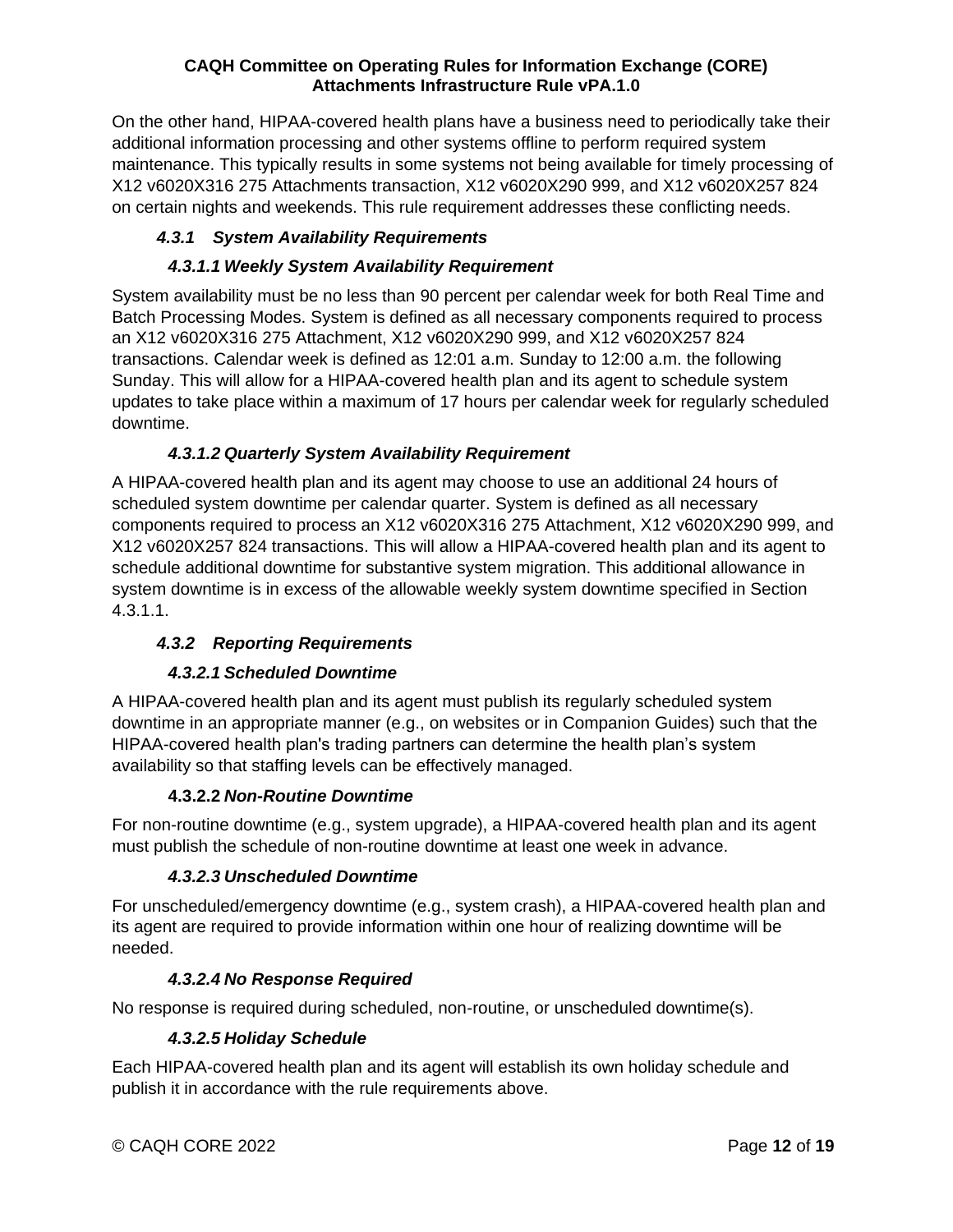# <span id="page-12-0"></span>*4.4 Payload Acknowledgements and Response Time Requirements for X12 275 Attachments*

Providers are often not aware whether an attachment sent to support a Prior Authorization Request was received. As a result, providers often re-send the attachment or revert to manual processes (e.g., fax, phone, etc.) to determine the status of the Prior Authorization Request and corresponding attachment. The following rule requirements address the method and response time for a health plan and its agent to return an acknowledgement of receipt to providers and their agents when sending an X12 v6020X316 275 or non-X12 attachment (e.g., HL7 C-CDA, PDF, etc.).

# <span id="page-12-1"></span>*4.4.1 Payload Acknowledgements for X12 275 Attachments*

# *4.4.1.1 Use of the X12 999 Implementation Acknowledgement*

<span id="page-12-2"></span>The requirements in this section apply to a HIPAA-covered health plan and its agent when it receives an X12 v6020X316 275 in Real Time or Batch to support an X12 v5010X217 278 Prior Authorization Request.<sup>8</sup>

When any Functional Group of an X12 v6020X316 275 Attachment Transaction Set is accepted, accepted with errors, or rejected the HIPAA-covered health plan and its agent must return an X12 v6020X290 999 transaction. The X12 v6020X290 999 transaction must report each error detected to the most specific level of detail supported by the X12 v6020X290 999 transaction.

# *4.4.1.2 Response Time Requirements for Availability of Acknowledgements*

<span id="page-12-3"></span>Each HIPAA-covered entity and its agent must support this maximum response time requirement to ensure that at least 90 percent of all required responses are returned within the specified maximum response time as measured within a calendar month.

Each HIPAA-covered entity and its agent must capture, log, audit, match, and report the date (YYYYMMDD), time (HHMMSS) and control numbers from its own internal systems and the corresponding data received from its trading partners.

Each HIPAA-covered entity and its agent must support these response time requirements in this section and other CAQH CORE Operating Rules regardless of the connectivity mode and methods used between trading partners.

# *4.4.1.3 Batch Mode Response Time Requirements*

<span id="page-12-4"></span>Maximum elapsed time for the availability of an X12 v6020X290 999 transaction to any X12 v6020X316 275 Attachment transaction that is submitted by a provider, or on a provider's behalf by a clearinghouse/switch in Batch Processing Mode, by 9:00 pm Eastern Time of a business day must be no later than 7:00 am Eastern Time the second business day following submission.

<sup>8</sup> Health plans and their agents should refer to the [CAQH CORE Prior Authorization & Referrals \(278\)](https://www.caqh.org/sites/default/files/core/Prior-Authorization-Referrals-278-Infrastructure-Rule.pdf?token=34jFjWSO)  [Infrastructure Rule](https://www.caqh.org/sites/default/files/core/Prior-Authorization-Referrals-278-Infrastructure-Rule.pdf?token=34jFjWSO) and [CAQH CORE Prior Authorization & Referrals \(278\) Data Content Rule](https://www.caqh.org/sites/default/files/core/Prior-Authorization-Referrals-278-Data-Content-Rule.pdf?token=oWySX4-N) for specific requirements pertaining to response times to notify providers and their agents that the original X12 v5010X217 278 Request, and any associated additional documentation sent to support the 278 Request, was approved, denied, or pended for additional information.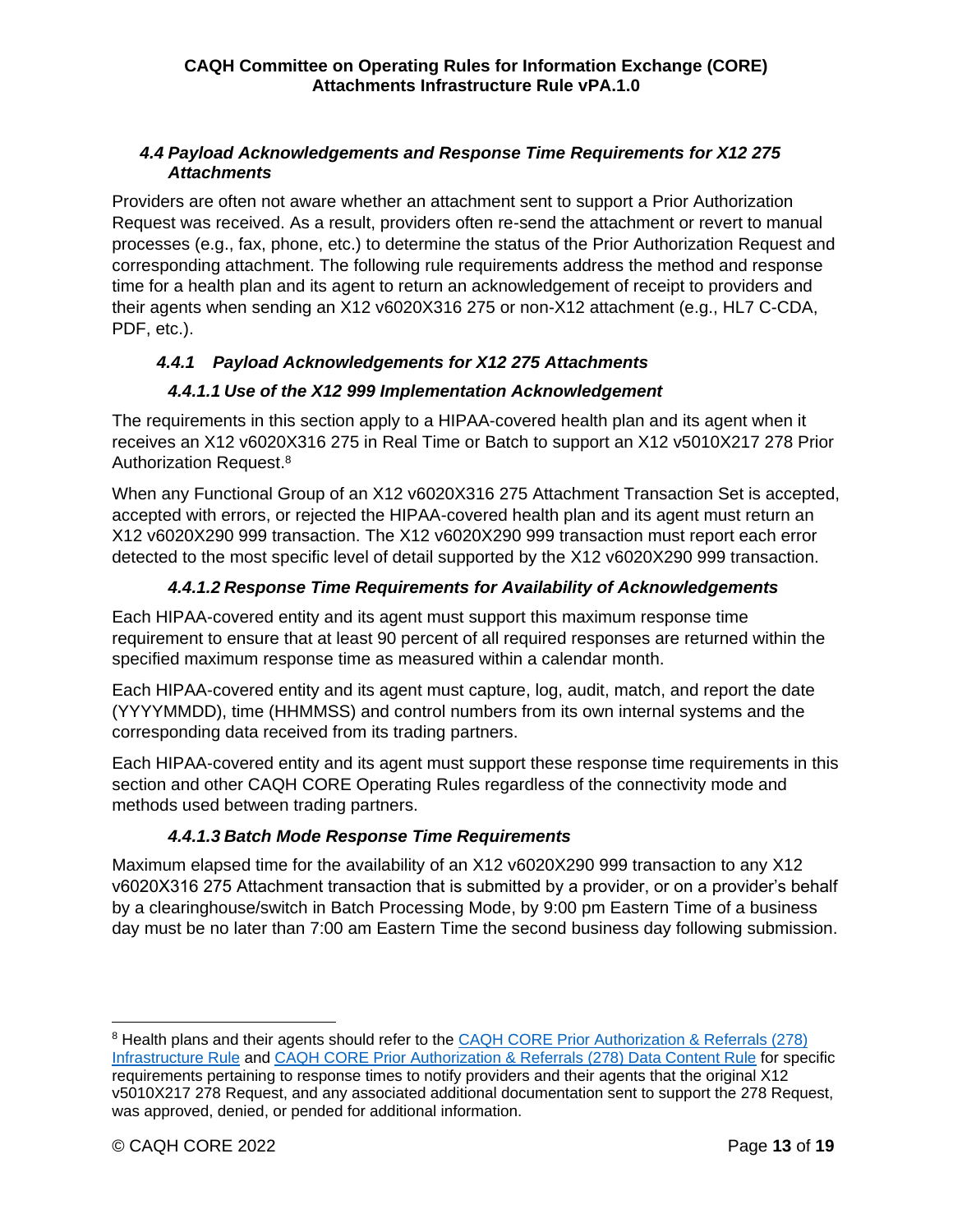A business day consists of the 24 hours commencing with 12:00 am (Midnight or 0000 hours) of each designated day through 11:59 pm (2359 hours) of that same designated day. The actual calendar day(s) constituting business days are defined by and at the discretion of each HIPAAcovered health plan and its agent.

# *4.4.1.4 Real Time Response Time Requirement*

<span id="page-13-0"></span>*Maximum* response time for the receipt of an X12 v6020X290 999 Response from the time of submission of an X12 v6020X316 275 must be 20 seconds when processing in Real Time Processing Mode. The recommended maximum response time between each participant in the transaction routing path is 4 seconds or less per hop as long as the 20-second total roundtrip *maximum* requirement is met.

# *4.4.1.5 Basic Requirements for Receivers of Acknowledgments*

<span id="page-13-1"></span>The receiver (defined in the context of this CAQH CORE Operating Rule as the HIPAA-covered provider and its agent) of an X12 v6020X290 999 transaction is required to:

- Process any X12 v6020X290 999 transaction within one business day of its receipt And
- Recognize all error conditions that can be specified using all standard acknowledgements named in this rule

And

• Pass all such error conditions to the end user as appropriate

Or

• Display to the end user text that uniquely describes the specific error condition(s), ensuring that the actual wording of the text displayed accurately represents the error code and the corresponding error description specified in the related X12 v6020X290 999 specification without changing the meaning and intent of the error condition description.

The actual wording of the text displayed is at the discretion of the HIPAA-covered provider and its agent.

# *4.5 Data Error Handling Requirements for Attachments using the X12 275 Transaction*

<span id="page-13-2"></span>This section of the rule details data error handling requirements pertaining to attachments sent via the X12 v6020X316 275 transaction.

CAQH CORE Connectivity specifies that when an X12 v6020X316 275 is submitted using either SOAP or REST, it goes through several initial layers of error handling, identified in Figure 4.5 CAQH CORE Connectivity. If no errors are encountered at any HTTP Layer through Payload Processing Layer, the submission is passed to the next processing layer. If there is an error at any HTTP layer preceding the Payload Processing Layer the payload does not get passed to the next HTTP layer. The receiver (server) must return an X12 v6020X290 999 whether or not there is an error processing the payload at the Payload Processing Layer.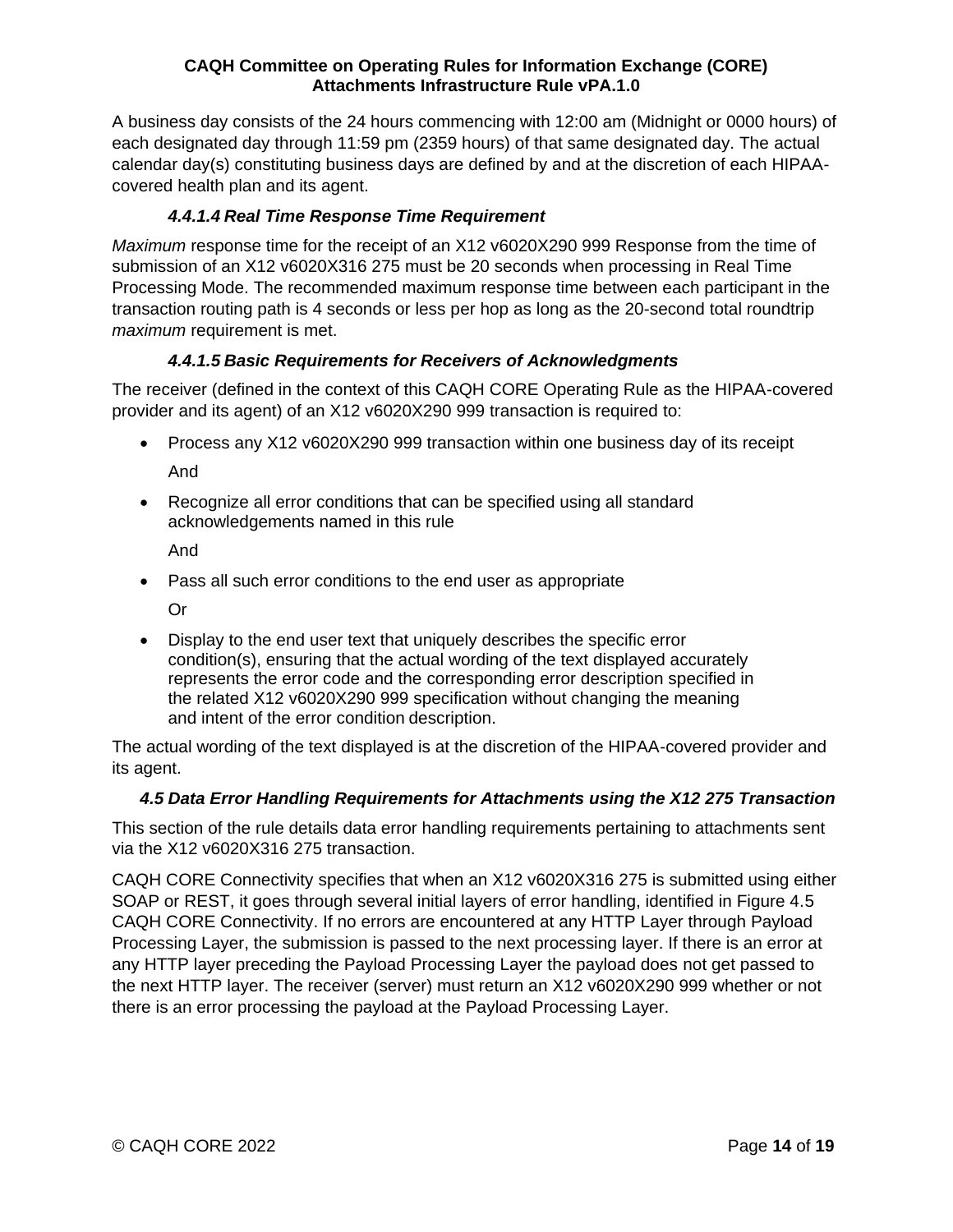

#### **Figure 4.5 CAQH CORE Connectivity – Data Error Handling**

*NOTE: In Figure 4.5 above, the dotted line arrows indicate error messages being returned to the Submitter (client) if there is a processing error at the corresponding logical processing layer. The straight-line arrows indicate the request and response messages.*

Once the Payload Processing Response or Error Layer is completed, the receiver (server) must return an X12 v6020X290 999 to notify providers and their agents (submitter/client) of the acceptance, acceptance with error, or rejection of the X12 v6020X316 275 transaction *(See*  §*4.4.)*. Though a response is not required at the Initial Data Content Processing Layer, if the receiver (server) responds, it must also return an X12 v6020X257 824 to notify providers and their agents (submitter/client) of the acceptance, acceptance with error, or rejection of the X12 v6020X316 275 transaction and the content of the Binary Data Segment (BDS) segment in the X12 v6020X316 275 transaction in addition to the X12 v6020X290 999 and the X12 v5010X217 278 Response. 9

**NOTE:** HIPAA-covered entities and their agents must also send an X12 v5010X217 278 Response in accordance with the CAQH CORE Prior Authorization & Referrals (278) Infrastructure Rule and CAQH CORE Prior Authorization & Referrals (278) Data Content Rule to notify providers and their agents that the original X12 v5010X217 278 Request, and associated X12 v6020X316 275 was approved, denied, or pended for additional information.

<sup>9</sup> Usage of the X12 v6020X257 824 is independent from other X12 responses to the X12 v5010X217 278 Response and X12 v6020X290 999.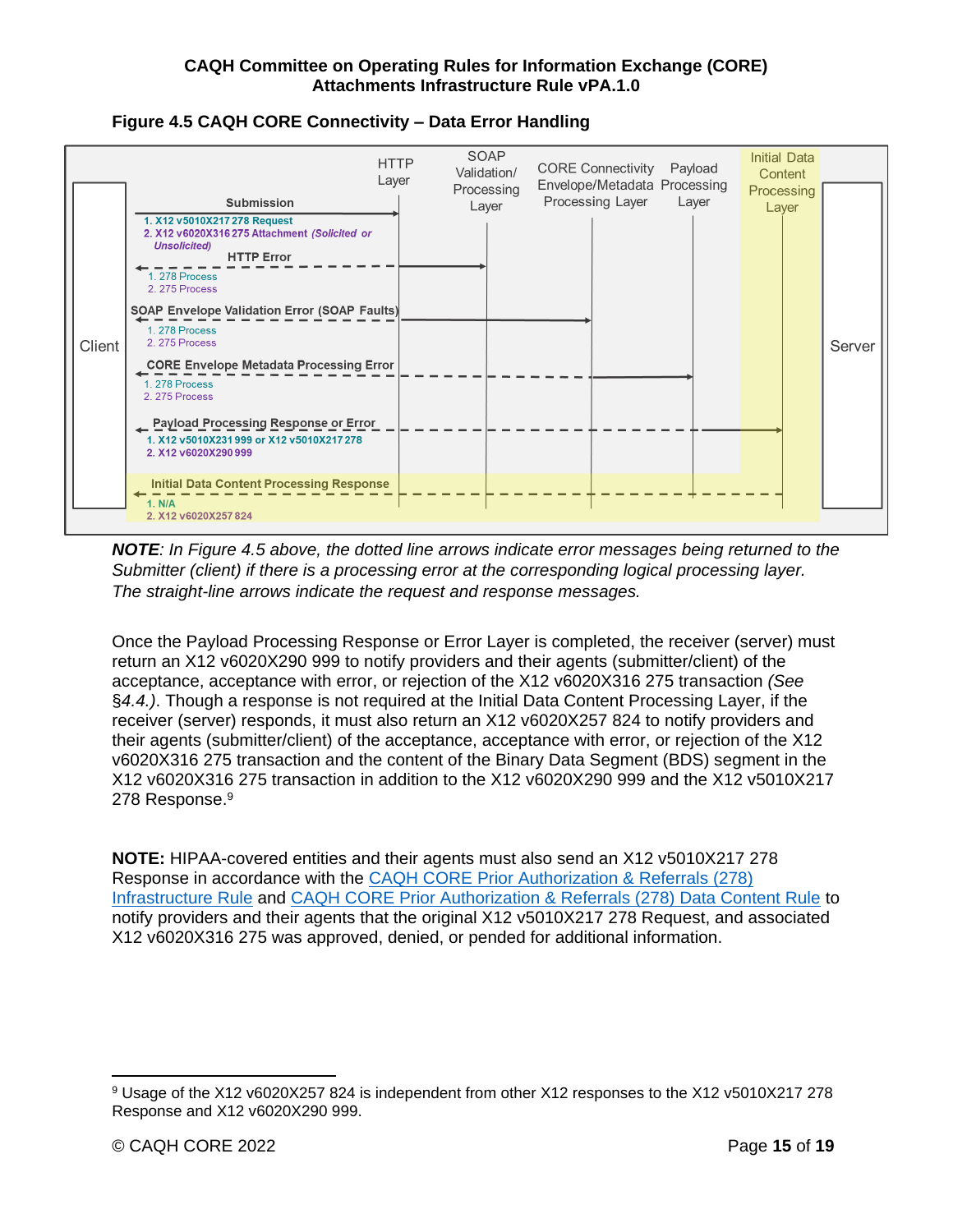#### <span id="page-15-0"></span>*4.5.1 Use of the X12 999 Implementation Acknowledgement for Functional Group Acknowledgement of the X12 824 Transaction*

A receiver of an X12 v6020X257 824 transaction must return an X12 v6020X290 999 for each Functional Group of X12 v6020X257 824 transactions to indicate that the that it was either accepted, accepted with errors or rejected. The X12 v6020X290 999 must report each error detected to the most specific level of detail supported by the X12 v6020X290 999.

# *4.6 File Size Requirements for X12 275 Attachments*

<span id="page-15-1"></span>Each HIPAA-covered entity and its agent must support the receipt and processing of the *minimum* file size requirements to ensure attachments can be processed across varying systems.<sup>10</sup>

# <span id="page-15-2"></span>*4.6.1 Front End Server File Size Requirement for Attachments using an X12 275 Transaction*

A HIPAA-covered entity and its agent must be able to accept a *Minimum* 64MB of Base64 encoded data by their front-end servers when the encoded data received is exchanged via the X12 v6020X316 275 transaction.

#### <span id="page-15-3"></span>*4.6.2 Internal Document Management System File Size Requirement for Attachments using an X12 275 Transaction*

A HIPAA-covered entity and its agent must be able to accept a *Minimum* 64MB file size document by their internal document management systems used for holding and processing attachments.

# *4.7 Companion Guide for X12 275 Attachments*

<span id="page-15-4"></span>A HIPAA-covered health plan and its agent have the option of creating a "Companion Guide" that describes the specifics of how it will implement the X12 transactions. The Companion Guide is in addition to and supplements the X12 TR3 Implementation Guide.

Historically, HIPAA-covered health plans and their agents have independently created Companion Guides that vary in format and structure. Such variance can be confusing to trading partners/providers who must review numerous Companion Guides along with the X12 TR3 Implementation Guides. To address this issue, CAQH CORE developed the CAQH CORE Master Companion Guide Template for health plans and information sources. Using this template, health plans and information sources can ensure that the structure of their Companion Guide is similar to other health plan's guides, making it easier for providers to find information quickly as they consult each health plan's guides on these important industry EDI transactions.

Developed with input from multiple health plans, system vendors, provider representatives, and health care industry experts, this template organizes information into several simple sections – General Information (§1-9) and Transaction-Specific Information (§10) – accompanied by an appendix. Note that the Companion Guide template is presented in the form of an example from the viewpoint of a fictitious Acme Health Plan.

The requirements specified in this section do not apply to retail pharmacy.

 $10$  The minimum file size that must be supported by front end servers and internal document management systems applies to the entire content of the BDS segment of the X12 v6020X316 275 transaction. Therefore, multiple attachments may be included in a single X12 v6020X316 275.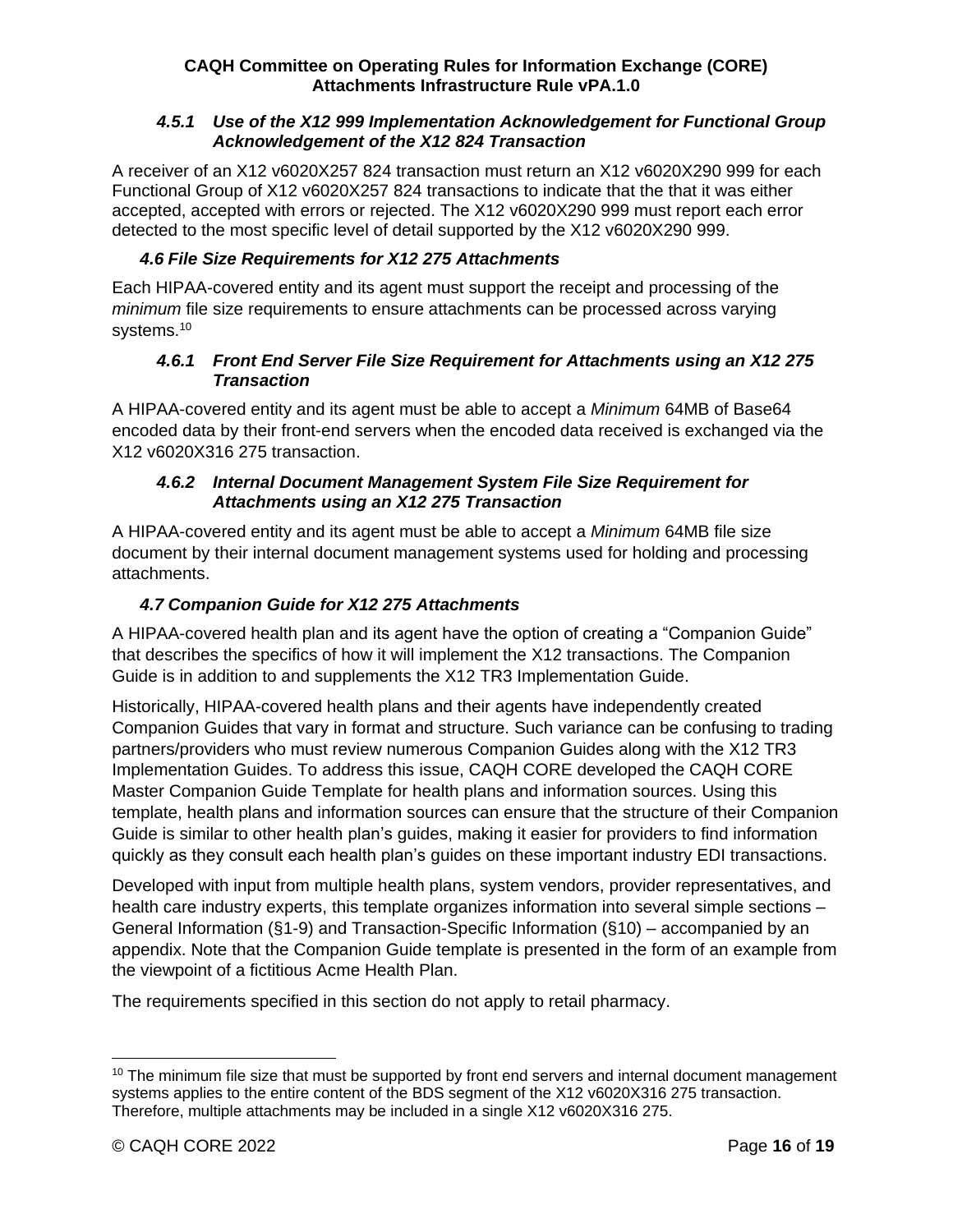# *4.7.1 Companion Guide Requirements for X12 275 Attachments*

<span id="page-16-0"></span>If a HIPAA-covered entity and its agent publishes a Companion Guide covering the X12 v6020X316 275, the Companion Guide must follow the format/flow as defined in the CAQH CORE Master Companion Guide Template for X12 transactions available [HERE.](https://www.caqh.org/sites/default/files/core/CAQH_CORE_5010_Master_Companion_Guide_Template.pdf)

**NOTE**: This rule does not require any HIPAA-covered entity to modify any existing Companion Guides that cover HIPAA-mandated/non-HIPAA-mandated transactions.

#### <span id="page-16-1"></span>**5 Infrastructure Rule Requirements for Additional Documentation using the Non-X12 Method**

The rule requirements in this section apply only when an entity and their agent use CORE Connectivity without an X12 payload format to exchange an electronic attachment, such as those listed in §3.1.

#### <span id="page-16-2"></span>*5.1 Connectivity Requirements for Additional Documentation using CORE Connectivity*

If a HIPAA-covered entity and its agent elect to use CORE Connectivity as their non-X12 method of additional documentation submission, the most recent published and CAQH CORE adopted version of the CAQH CORE Connectivity Rule.

This requirement addresses SOAP and REST usage patterns for Real Time and Batch Processing Modes, the exchange of security identifiers, and communications-level errors and acknowledgements. It does not attempt to define the specific content of the message payload exchanges beyond declaring the formats that must be used between entities and that security information must be sent outside of the message envelope payload.

All HIPAA-covered entities and their agents must demonstrate the ability to implement connectivity as described in the CAQH CORE Connectivity Rule. The CAQH CORE Connectivity Rule is designed to provide a "Safe Harbor" that application vendors, HIPAAcovered providers and their agents and HIPAA-covered health plans and their agents (or other information sources) can be assured will be supported by any trading partner. Supported means that the entity is capable and ready at the time of the request by a trading partner to exchange data using the CAQH CORE Connectivity Rule as described in this section. These requirements are not intended to require trading partners to remove existing connections that do not match the rule, nor are they intended to require that all trading partners must use this method for all new connections. CAQH CORE expects that in some technical circumstances, trading partners may agree to use different communication mechanism(s) and/or security requirements than those described by these requirements.

The requirement to support the CAQH CORE Connectivity Rule does not apply to retail pharmacy. For retail pharmacy the entity should reference the NCPDP Connectivity Operating Rule v1.0 that can be obtained from www.ncpdp.org. NCPDP and CAQH CORE support a shared goal of continued alignment for connectivity across retail pharmacy and medical.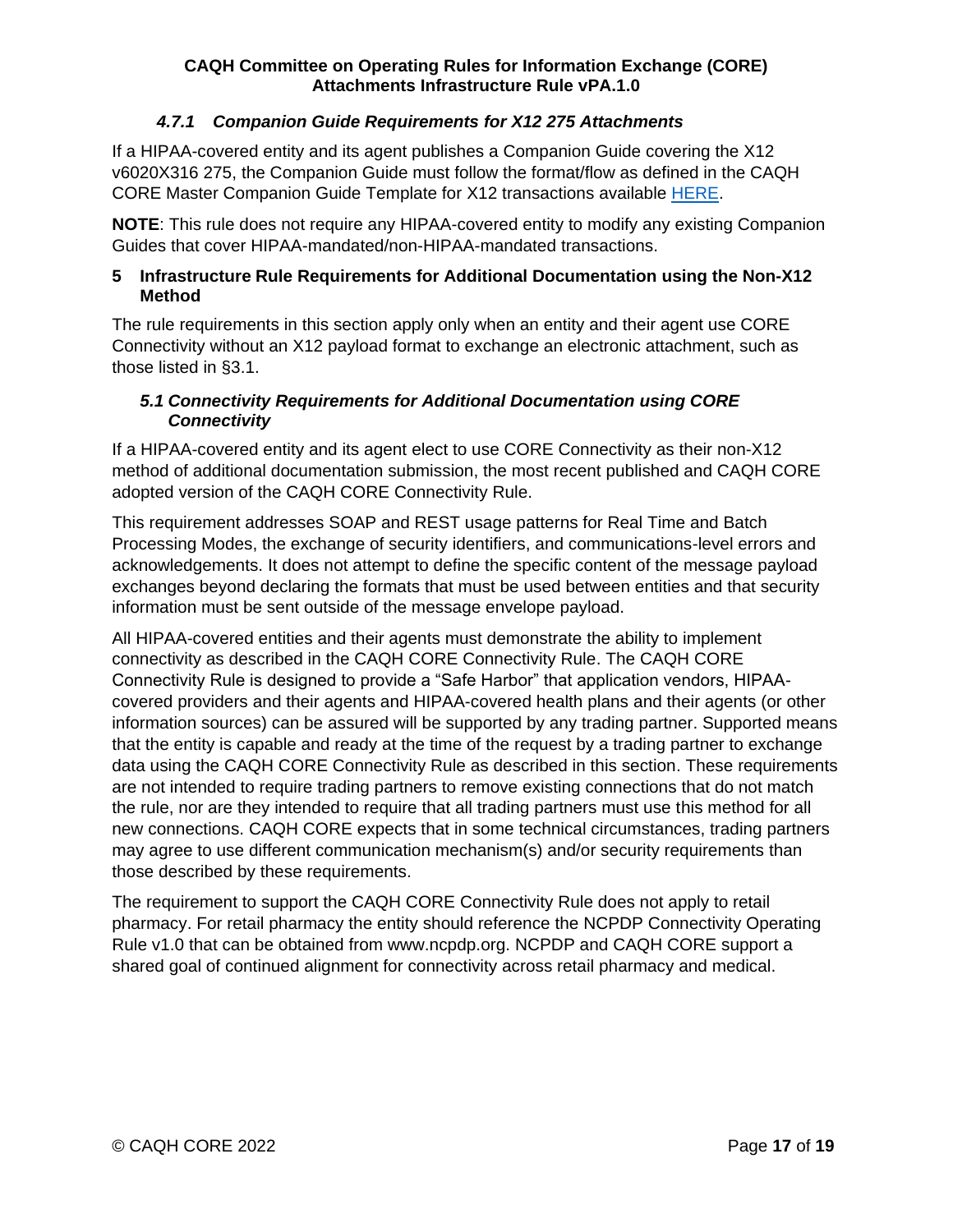#### <span id="page-17-0"></span>*5.2 System Availability and Reporting Requirements for Additional Documentation using the Non-X12 Method*

Many HIPAA-covered providers and their agents have a need to send additional information to support prior authorizations outside of the typical business day and business hours. Additionally, many institutional providers are now allocating staff resources to performing administrative and financial back-office activities on weekends and evenings. As a result, providers have a business need to be able to submit additional information to support a prior authorization transaction at any time.

On the other hand, HIPAA-covered health plans have a business need to periodically take their additional information processing and other systems offline to perform required system maintenance. This typically results in some systems not being available for timely processing of additional information or documentation on certain nights and weekends. This rule requirement addresses these conflicting needs.

# <span id="page-17-1"></span>*5.2.1 System Availability Requirements*

# *5.2.1.1 Weekly System Availability Requirement*

<span id="page-17-2"></span>System availability must be no less than 90 percent per calendar week for both Real Time and Batch Processing Modes. System is defined as all necessary components required to process additional documentation sent by the provider and its agent. Calendar week is defined as 12:01 a.m. Sunday to 12:00 a.m. the following Sunday. This will allow for a HIPAA-covered health plan and its agent to schedule system updates to take place within a maximum of 17 hours per calendar week for regularly scheduled downtime.

# *5.2.1.2 Quarterly System Availability Requirement*

<span id="page-17-3"></span>A HIPAA-covered health plan and its agent may choose to use an additional 24 hours of scheduled system downtime per calendar quarter. System is defined as all necessary components required to process additional documentation sent by the provider and its agent. This will allow a HIPAA-covered health plan and its agent to schedule additional downtime for substantive system migration. This additional allowance in system downtime is in excess of the allowable weekly system downtime specified in Section 5.2.1.1.

# <span id="page-17-4"></span>*5.2.2 Reporting Requirements*

# *5.2.2.1 Scheduled Downtime*

<span id="page-17-5"></span>A HIPAA-covered health plan and its agent must publish its regularly scheduled system downtime in an appropriate manner (e.g., on websites) such that the HIPAA-covered health plan's trading partners can determine the health plan's system availability so that staffing levels can be effectively managed.

# *5.2.2.2 Non-Routine Downtime*

<span id="page-17-6"></span>For non-routine downtime (e.g., system upgrade), a HIPAA-covered health plan and its agent must publish the schedule of non-routine downtime at least one week in advance.

# *5.2.2.3 Unscheduled Downtime*

<span id="page-17-7"></span>For unscheduled/emergency downtime (e.g., system crash), a HIPAA-covered health plan and its agent are required to provide information within one hour of realizing downtime will be needed.